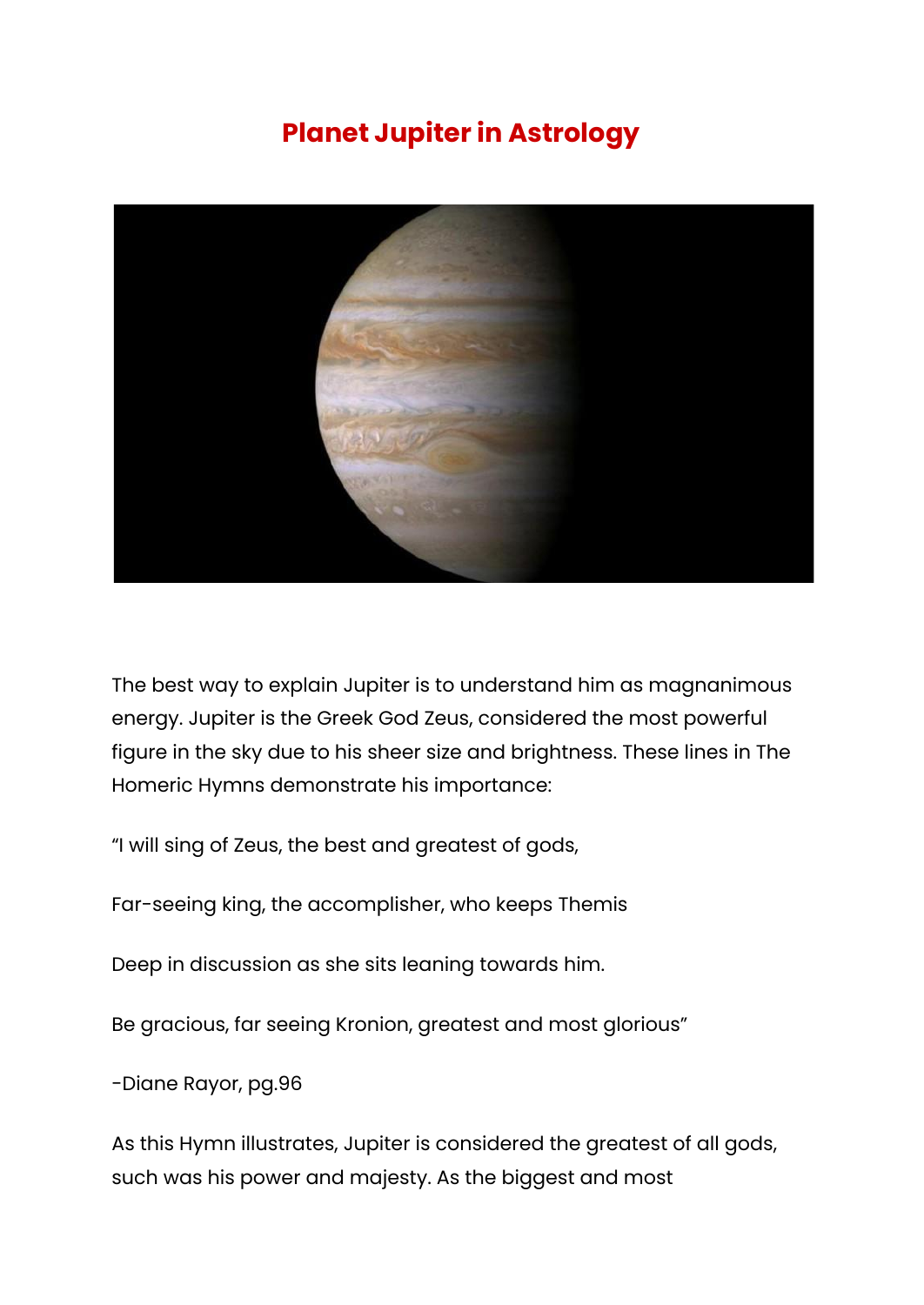magnanimous planet in the celestial heavens, Jupiter reigned over all that was "big"; from big talk to big ideas. He had the ability to see things in an expansive and optimistic manner, thereby allowing the energy of the Universe to be directed in his favour. Jupiter accomplishes great things because of his ability to view things positively. In "deep discussion", he philosophizes and theorizes, cultivating great ideas and wisdom in the process.

When Jupiter touches another planet in the sky, the energy represented becomes merged with the other planet. The energy that is represented by the other planet grows and is infused with optimism and a belief in our abilities and potential. When Jupiter enters an area of life, or a new sector of the sky, we find ourselves wanting healing, growth, and a willingness to do the work with a positive attitude, believing that great things are possible because of our optimism. It is this optimism that allows the energy of the Universe to flow in a way that is favourable to us.

Jupiter in our charts represents a place where we seek truth and healing. It is also where we feel optimistic and we feel that we can accomplish great things. We all have the potential for greatness. Where Jupiter is can show you the area of life in which you can develop yourself, find insights that you can teach, and also a major pathway of healing. Whatever sign your birth Jupiter falls in represents how you go about your growth, your healing, and also a mode of being that can allow you to cultivate a greater sense of happiness and greater healing in your life.

When Jupiter visits by transit to a natal planet, or enters a new part of your sky, his job is to bring healing and growth, Jupiter wants you to expand your views and think bigger and better for yourself. If you have a prominent Jupiter placement in your chart, then this energy will feel welcome and right. If you fight your Jupiter by holding on to only what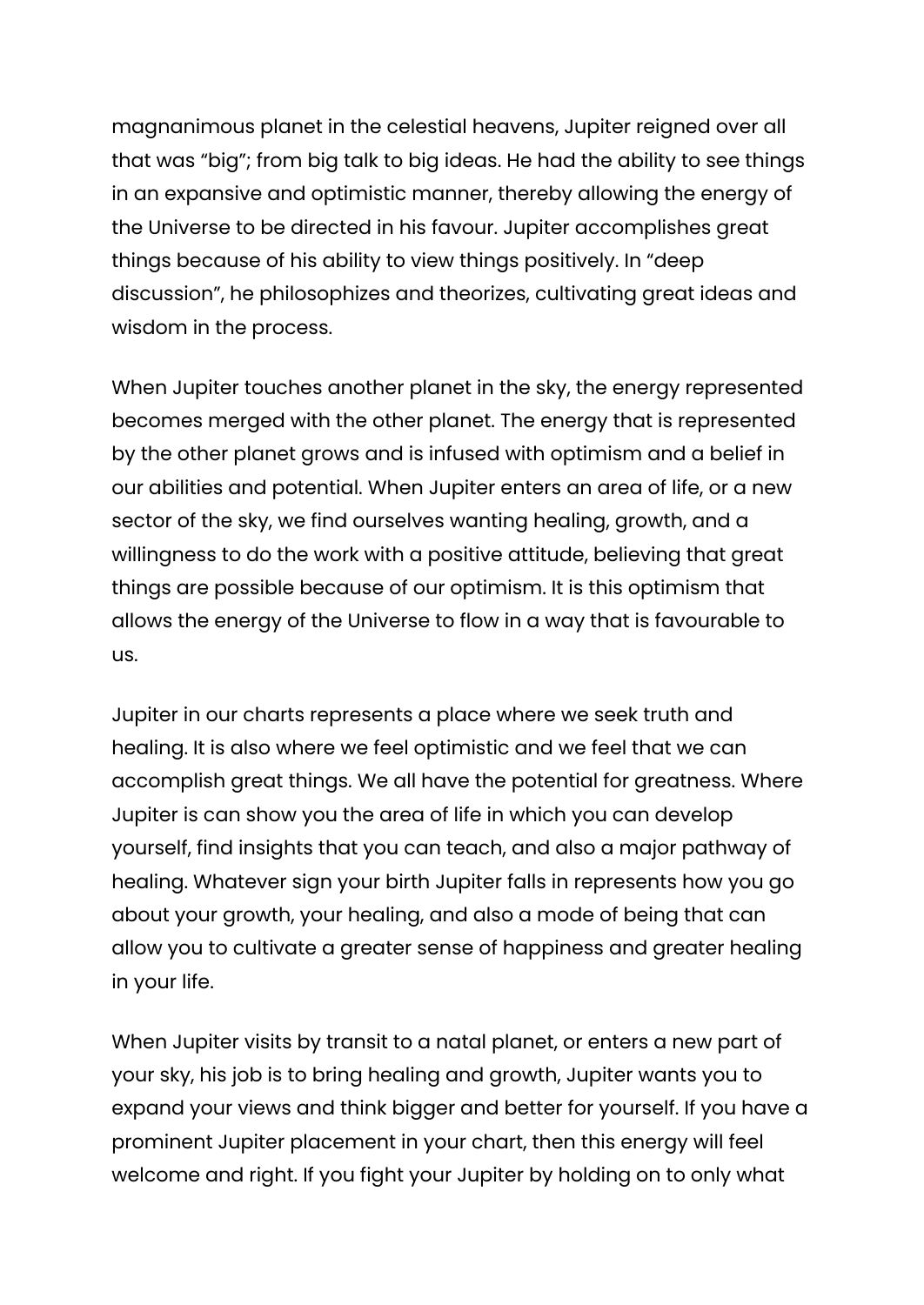you know, and wanting security even if it is a false security, and refusing to change, evolve, and grow, then Jupiter can shake things up just a bit to get you moving in a more loving and positive direction. Jupiter, in its most positive aspect, can add spirituality and clarity of our personal values. In its more negative manifestations, Jupiter can make us fanatical and fundamental in our beliefs, leading us to think that we are the only one who could be right.

On the 18th of December Jupiter moves into Capricorn for a nice, long stay through the whole of 2008. Now, Jupiter loves to grow and go with the opportunities, while Capricorn energy is very much about creating an intelligent plan and following it in a diligent manner. We will all be thinking a bit more practically when it comes to our growth and our potential, and making decisions as to what we want to develop in a more pragmatic way. We will be making adjustments to find our way to our dreams and our goals. While we believe that we deserve to "get to the top", it becomes important to do so in an ethical way. Discipline becomes the greatest virtue at this time, as is "sticking it out" and demonstrating long term belief in you. Get rich quick schemes are not in favour while Jupiter is in Capricorn. It is more about being diligent and realistic in order to create something worth having.

One of my dear friends once said to me "anything worth having is worth working for". This saying captures what Jupiter in Capricorn is all about. We will all decide what we want and decide what we are committed to working towards. This is about walking on the earth, as opposed to having our head in the clouds. Inspiration is great, but this is about manifesting tangible results in your life.

Wherever Jupiter is in the sky for you, based on your natal chart and your sun sign, you will likely be feeling more optimistic and more blessed with the belief that things can go in your positive favour. His changes do not come in with a bang, that is Uranus' job. Rather, we find